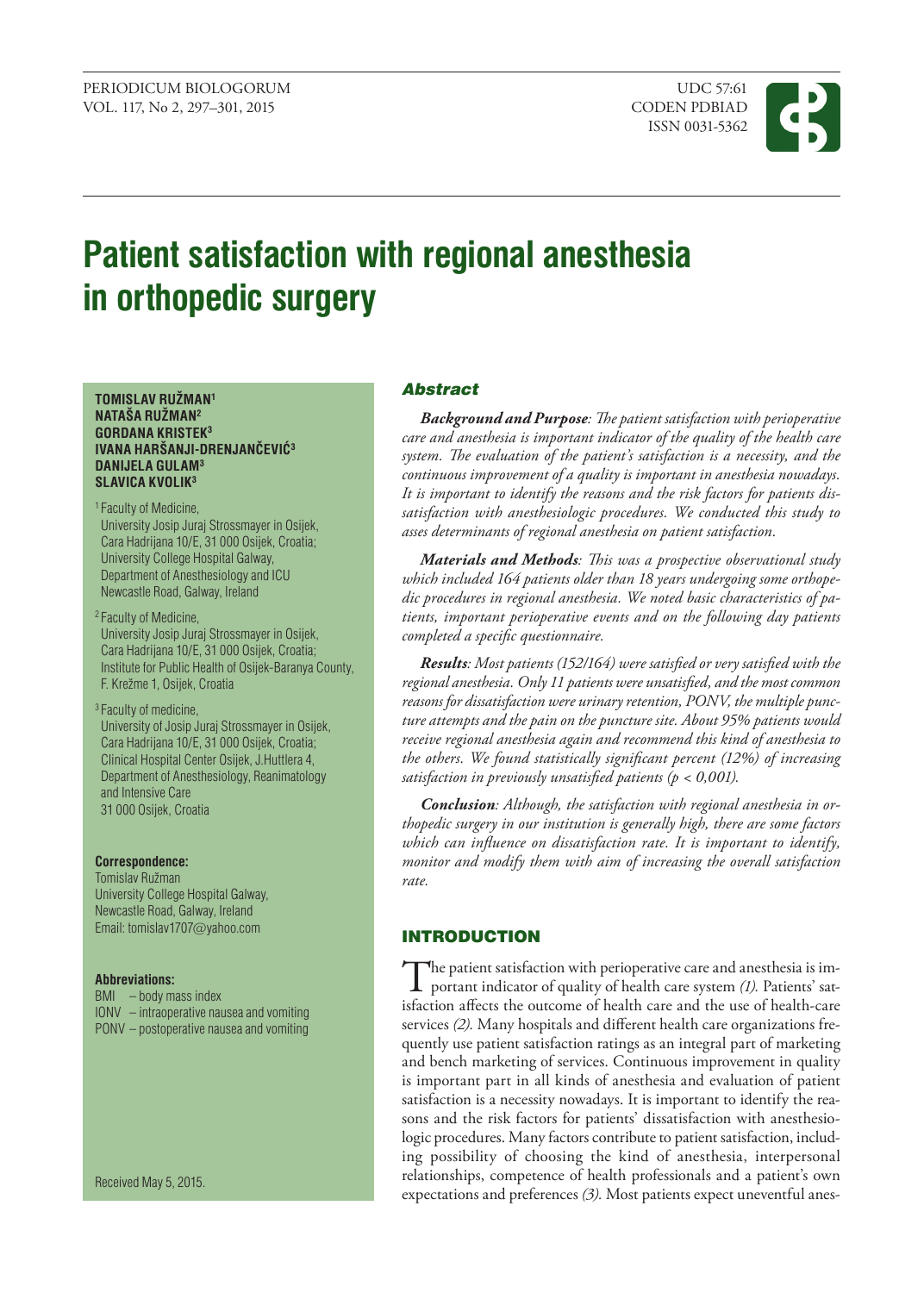thesia, but nevertheless, recovery from anesthesia is sometimes complicated by residual sedation, pain, nausea, vomiting or different major and minor complaints *(3, 4).* These unwished events significantly affects total patient's satisfaction.

Regional anesthesia is becoming a major trend nowadays in many types of surgeries due to many potential benefits. During procedure patient remains conscious with spontaneous respiration and preserved reflexes and aspiration of gastric content is unlikely. Reduction in surgical stress, better postoperative analgesia, and earlier discharge for outpatients and less expense are also valuable advantages. Regional anesthesia and analgesia undoubtedly can improve clinically oriented outcomes *(5).*

There are many studies in the field of anesthesia about patient satisfaction, but most of them are restricted on general anesthesia. The effect and factors of regional anesthesia on patient satisfaction did not satisfactory demonstrate, so we conducted this study to asses determinants of regional anesthesia on patient satisfaction. The aim of this study was to evaluate patients' satisfaction with previous (regional) anesthesia and to determine predictors associated with unwillingness to have regional anesthesia again in the case of future surgery.

# Materials and methods

This was a prospective observational study approved by the University Hospital Osijek Research Ethics Committee. Written informed consent was obtained from each patient. The study population included 164 patients older than 18 years undergoing some orthopedic procedures in regional anesthesia, namely spinal or epidural anesthesia or peripheral nerve blocks. All regional blocks were used as the primary anesthetic technique. We excluded the patients with neurological disorders, psychological diseases, coagulation defects, unlettered patients and those who didn't understand the questions. Also, exclusion criteria were the conversion to general anesthesia or uncompleted data sheet.

This study was conducted by collecting pre-operative, intra-operative and post-operative data on a constructed data sheet divided in three parts. Prior to block administration, attending anesthesiologist entered patient's personal data (age, sex, weight, height, BMI, previous anesthesia experience) in the first part of data sheet. Information about actual regional anesthesia technique (grade of the performer, patient's position during the operation, type of block, the needle size, number of attempts ) and intraoperative adverse reactions (need for additional sedation and analgesia, nausea/vomiting, hypotensia or conversion to general anesthesia) were noted in the second part of data sheet by the same investigator at the end of surgery. On the following day, a nurse not belonging to the surgical area and not aware of the anesthesia technique gave third part of data sheet, i.e. a questionnaire to the patient. A questionnaire contain 13 questions about early experiences with anesthesia, satisfaction or dissatisfaction with actual regional anesthesia, willingness to accept regional anesthesia again and about recommendation this kind of anesthesia to the other persons.

Statistical analyses were performed using SPSS software (version 20.0, SPSS Inc, IL, USA). Data normality distribution was tested by Smirnov-Kolmogorov test. Frequency or arithmetic mean and standard deviation were calculated for all data. The difference of numerical variables was analyzed using Student's t-test. Comparison of categorical variables was made with Chi-square test. P < 0.05 was considered statistically significant.

# Results

A study population includes 164 patients, and 18 patients were excluded from the study. The Table 1 shows demographic data of the study population. Previous experiences with anesthesia had 76% (121/164) patients, mostly general anesthesia (60%), central neuraxial block (29%) or peripheral nerve block (6%). Seven patients didn't remember an anesthesia technique. In this population, 81% of patients (99/121) were satisfied or very satisfied with former anesthesia procedures and only 8 of 121 patients were totally unsatisfied.

Characteristics of actual regional anesthesia technique are described in Table 2. Most of patients (95%) replied that the technique of regional anesthesia was good or very good explained before application. The main reason for choosing a regional anesthesia was the recommendation of attending anesthesiologist in 70% cases. Remaining reasons were: fear of unconsciousness (11%), expectance of less pain after operation (31%), wish to see and hear during operation (22%), wish to eat and drink earlier after procedure (20%), the other people said that is regional anesthesia better than general (19%) or from media became informed that is regional anesthesia better choice (8%). Most of patients (152/164) were satisfied or very

#### **Table 1**

Demographic characteristics of the study population.

| Variable      |                           |
|---------------|---------------------------|
| Sex (M/F)     | 77/87                     |
| Age $(yrs)$   | $47.2 \pm 16.75$ (18-82)  |
| Height (cm)   | $171\pm9.5(150-197)$      |
| Weight (kg)   | 79.9±14.9(52-130)         |
| $BMI$ (kg/m2) | $23.3\pm3.92$ (15.9-36.1) |

BMI-body mass index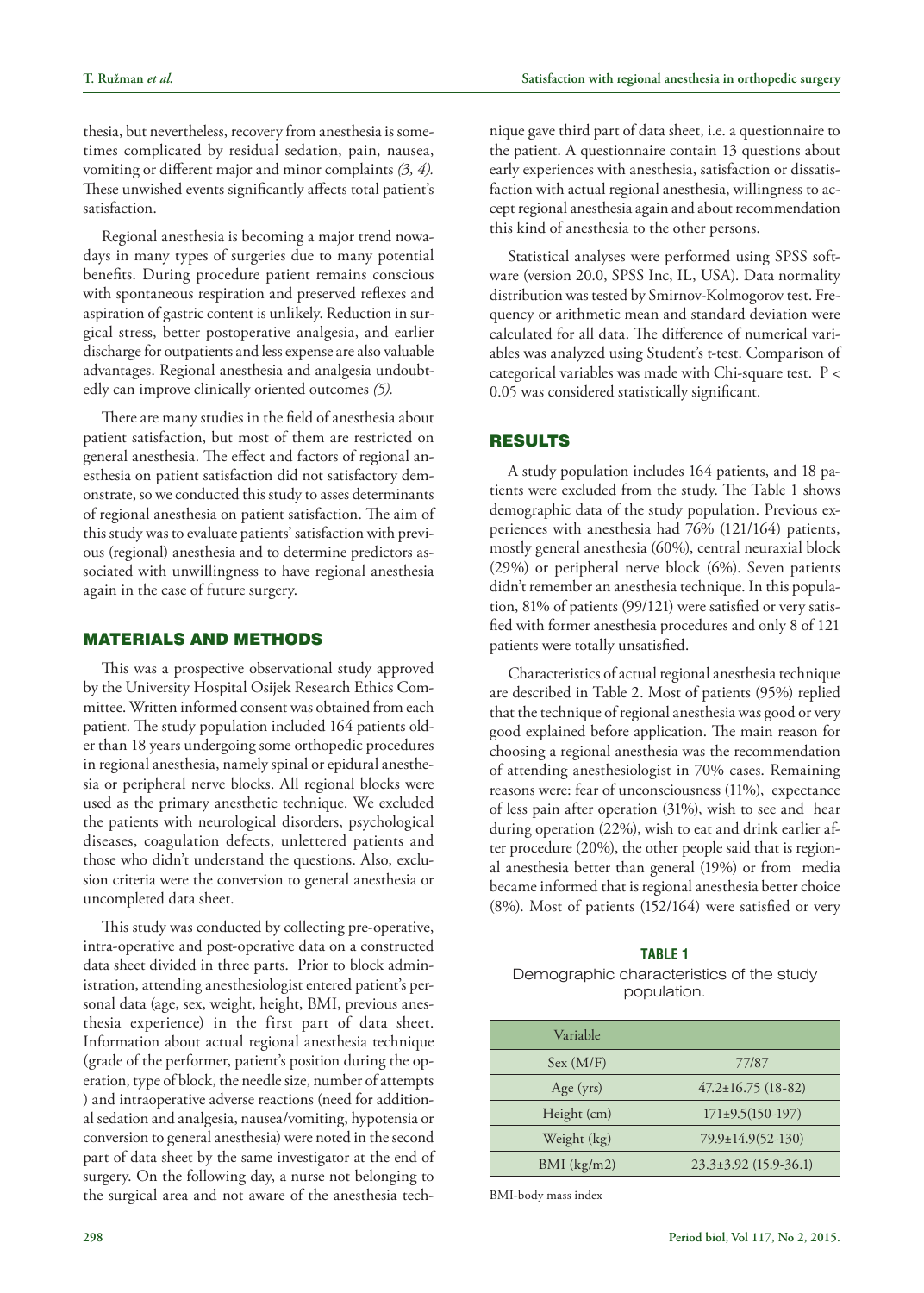# **Table 2**

Characteristics of the actual regional anesthesia.

| Variable                    | $N(\%)$ |  |
|-----------------------------|---------|--|
| Provider                    |         |  |
| Specialist                  | 138(84) |  |
| Resident                    | 26(16)  |  |
| Type of block               |         |  |
| Lumbosacral spinal/epidural | 121(74) |  |
| Interscalene block          | 18(11)  |  |
| Supraclavicular block       | 3(2)    |  |
| Axillar block               | 15(9)   |  |
| Femoral block               | 1(1)    |  |
| Popliteal block             | 4(2)    |  |
| Femoropoliteal block        | 2(1)    |  |
| Number of attempts          |         |  |
| 1                           | 129(79) |  |
| $\overline{2}$              | 24(15)  |  |
| $\geq$ 3                    | 11(6)   |  |
| Needle size                 |         |  |
| 22G                         | 11(6)   |  |
| 25 <sub>G</sub>             | 91(56)  |  |
| 27 <sub>G</sub>             | 27(38)  |  |

satisfied with actual regional anesthesia and just 11 patients were unsatisfied.

The reasons of satisfaction or dissatisfaction with actual regional anesthesia are described in Table 3. Prevailing part of satisfied patients s conspicuous from two reasons, i.e. approximately 95% patients have willingness to have regional anesthesia again and would recommend regional anesthesia to the others. Also, we found statistically significant percent (12%) of increasing satisfaction in previously unsatisfied patients with regional anesthesia  $(\chi^2 = 16,806, p < 0,001)$ . Table 4 shows correlation between some variables and satisfaction with regional block.

Need for additional sedation was found in 37% patients, mostly with midazolam 2-5 mg. Also, little portion of patients (23/164) had a need for additional analgesia during surgery, generally with little doses of fentanyl (25- 100 mcg). Adverse reactions during surgery were very rare, IONV (intraoperative nausea and vomiting) in only 2 cases and hypotension in 6 patients. Conversion in general anesthesia was done in 3 patients who are excluded from research.

# **DISCUSSION**

Patient satisfaction is an important indicator of health care outcome and evaluation of the quality in anesthesiology *(6, 7).* We conducted this study to show characteristics and predictors of satisfaction with regional anesthesia among the patients underwent some orthopedic procedures. The main outcome in our research was willingness to accept regional anesthesia again in the future.

In this study we found the high rate (93%) of satisfaction with regional anesthesia and the rate of absolute dissatisfaction was very low (1%). Most former studies in regional anesthesia also reported high levels of satisfaction. Rhee et al. found on 1191 patients underwent spinal

### **Table 3**

Reasons of satisfaction or disatisfaction with the actual regional anesthesia.

|                                                      | $N(\%)$ |
|------------------------------------------------------|---------|
| <b>Reasons of satisfaction</b>                       |         |
| Consciousness during surgery                         | 88(58)  |
| No pain and sensations during surgery                | 135(89) |
| No pain early after surgery                          | 82(54)  |
| Ability to eat and drink early after anesthesia      | 56(37)  |
| Ability to phone early after anesthesia              | 97(64)  |
| <b>Reasons of disatisfaction</b>                     |         |
| Higher number of punctures                           | 4(23)   |
| Pain during block performing                         | 2(17)   |
| Uncomfortable position during block perfoming        | 0(0)    |
| Pain during surgery                                  | 0(0)    |
| Consciousness during surgery                         | 1(8)    |
| <b>IONV</b>                                          | 1(8)    |
| Headache after anesthesia                            | 2(17)   |
| <b>PONV</b>                                          | 6(50)   |
| Pain at the puncture site, parestesias, disorders of | 2(17)   |
| sensation and motor activity after anesthesia        |         |
| Pain early after surgery                             | 1(8)    |
| Urinary retention                                    | 7(58)   |
| Recommendation for laying after spinal anesthesia    | 7(58)   |

IONV – intraoperative nausea and vomiting; PONV – postoperative nausea and vomiting

# **Table 4**

Correlation between some factors and satisfaction with regional block.

| Variables                                | $\chi^2$ | p     |
|------------------------------------------|----------|-------|
| Sex                                      | 2.434    | 0.119 |
| Age                                      | 0.297    | 0.862 |
| <b>BMI</b>                               | 0.601    | 0.741 |
| Presence of pain at the puncture site    | 5.115    | 0.024 |
| Provider's experience                    | 0.561    | 0.454 |
| Number of puncture attempts              | 3.133    | 0.077 |
| Position during surgery                  | 3.390    | 0.335 |
| Explanation of anesthesia procedure      | 11.205   | 0.001 |
| Application of sedatives during surgery  | 0.131    | 0.717 |
| Application of analgesics during surgery | 0.366    | 0.545 |

p≤0.05; BMI – body mass index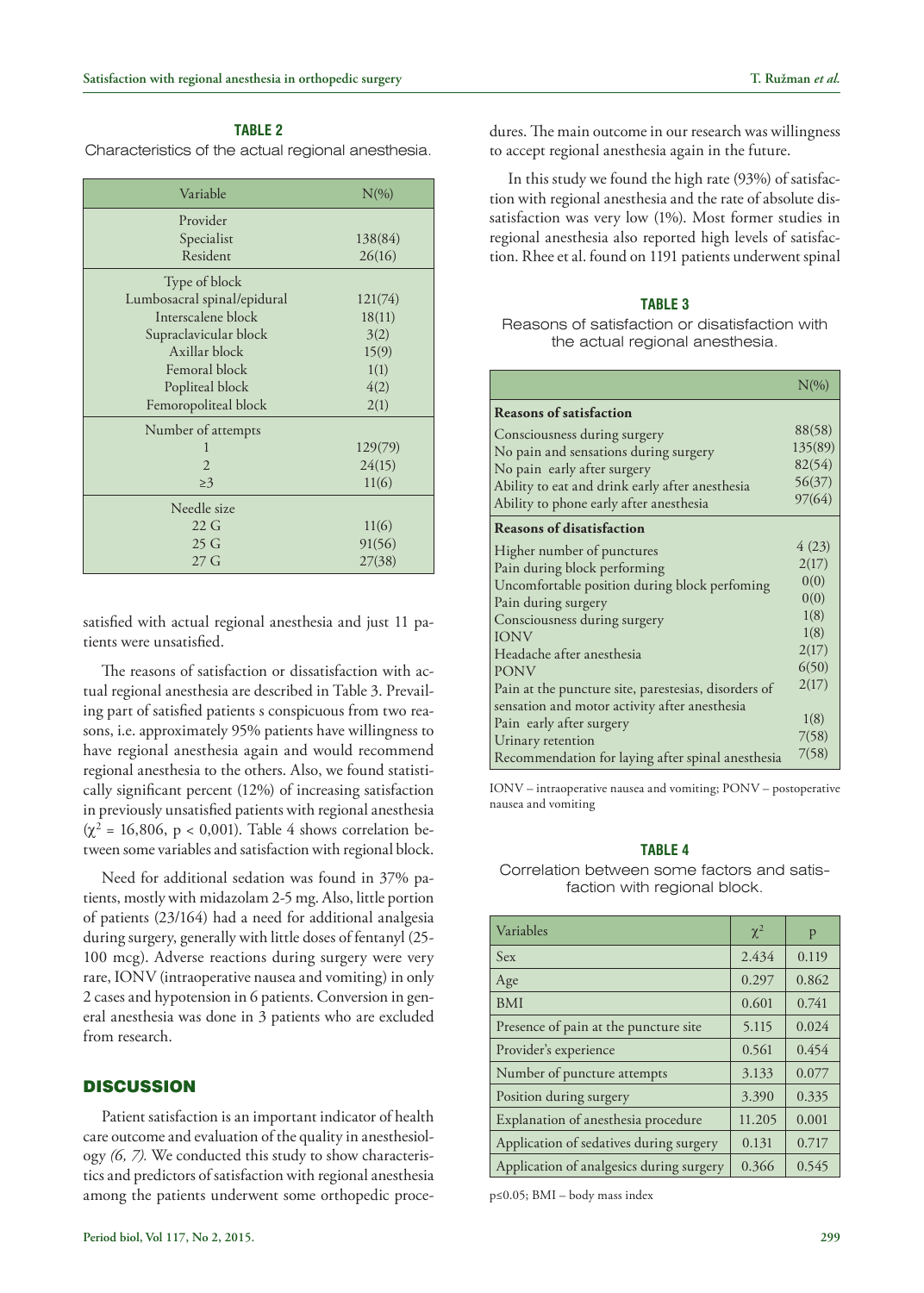anesthesia in different types of surgery also high level (96.3%) of satisfaction and 96.8% patients would accept spinal anesthesia in the future *(8).* Jlala *et al*. demonstrated that 88.4% patients were satisfied with regional anesthesia in orthopedic surgery *(9).* In a study of 246 women, Siddiqi et Jafri found high level of satisfaction (81.4%), and the desire to opt for spinal anesthesia in the future (53.7%) among patients receiving spinal anesthesia for cesarean section *(10).* In Kouki et al's Greek study on subpopulation of 63 surgical patients underwent to regional anesthesia, 98.4% described anesthesia procedure as good or excellent. Also, 85.7% of patients with regional anesthesia would like to receive the same anesthetic regimen again in the future *(11).* As it showed in most of studies, level of satisfaction with regional anesthesia was satisfactory high, but this rate can be overestimated because patients like to please medical staff and to meet social expectations by replying satisfied *(8,10).* 

The main reasons of dissatisfaction in our study were the recommendation for laying after spinal anesthesia, urinary retention, PONV and higher number of punctures. Our study supports the results of a few former studies. Rhee et al. also found that PONV and postoperative backache were predictable factors for dissatisfaction with spinal anesthesia. Also, likewise to our study, they showed no statistical correlation between satisfaction and age, sex, experience of anesthesiologist, IONV, hypotension and intraoperative application of sedatives and analgesics *(8).* A study conducted by Sindhvananda et al. revealed that post-dural puncture headache, itching and PONV were predictors of dissatisfaction *(12).* Likewise, the main cause of discomfort from regional anesthesia in the study by Bhattarai et al. was reported to be the immobility of lower limbs *(13).* I our study, just two unsatisfied patients marked the immobility of limb as a reason for dissatisfaction.

Statistical comparison between groups of satisfied and unsatisfied patient in our investigation showed no difference in satisfaction scores according to sex, age, BMI, experience of anesthesiologist, number of attempts, position during surgery, IONV, hypotension and intraoperative application of sedatives and analgesics. We found statistical correlation between presence of pain at the puncture site, quality of the procedure explanation and patient satisfaction. Thereby, patients with no pain were more satisfied regarding to those with pain at the puncture site, mostly backache ( $\chi^2$  = 5.115, p = 0.024). In the study of Siddiqi and Jafri, the patients with lower satisfaction scores with spinal anesthesia complained of a higher frequency and severity of backache *(10).* Choi et al. demonstrated postoperative backache as a risk factor associated with refusing spinal anesthesia in the future *(14).* Also, Rhee et al. found the postoperative backache was one of predictable factors for dissatisfaction with spinal anesthesia *(8).* However, the study of Schwabe and Hopf showed that the backache after spinal anesthesia was not

associated with patient's characteristics or technical factors, and apart from preexisting back pain *(15).* Appropriate selection patients for regional anesthesia, reducing the number of puncture attempts, usage of small needles and skilled anesthesiologist could contribute to better satisfaction.

Furthermore, rate of satisfied patients in our study was higher when the quality of explanation of the regional anesthesia procedure was better ( $\chi^2$  = 11.205, p = 0.001). Also, we found that the main reason for choosing the regional anesthesia by patients was the good recommendation for this technique by attending anesthesiologist in 70% cases. Caljouw et al. found that better informed patients also ranked staff-patient relationship higher, and that the information provision and staff-patient relationship are the major determinants for patient satisfaction with perioperative care *(16).* Dharmalingam et Zainuddin showed on the 200 spinal anesthesias for caesarean section that all the patients were satisfied with the complete explanations provided by the trained personal regarding applicable anesthesia methods *(17).* In another study, Kouki et al. found that the interaction with the anesthesiologist during the intraoperative and immediate postoperative period was the most important element of patient satisfaction for all patients, regardless of the type of anesthesia performed *(11).* Also, Capuzzo et al. concluded that kindness/regard of caregivers" along with "information given by the anesthetist" and "feeling safe" were good indicators for predicting patient satisfaction *(18).*

Our study may have several limitations. First, we didn't use a standardized protocol for performing regional anesthesia and treatment of intraoperative and postoperative adverse effects which can affect on the satisfaction level. Also, our questionnaire wasn't standardized according to most relevant questionnaires in the field of satisfaction with perioperative medicine and anesthesia. We considered that this questionnaire is very easy to understand for most of patients regardless of the level of their education. Third, patients completed the questionnaire second day after surgery when some complications (e.g. postdural puncture headache, neurological sequellaes) were not displayed yet. All these limitations could affect on satisfaction and especially on refusal rates for regional anesthesia in the future.

# **CONCLUSION**

Assessment of patient satisfaction is associated with multiple factors. Satisfaction with regional anesthesia in orthopedic surgery in our institution was generally high. Our study demonstrates that some variables are significant predictors of good satisfaction with regional anesthesia. The presence of some postoperative conditions (i.e. urinary retention, PONV, lying after spinal anesthesia) significantly contribute to patient's dissatisfaction with